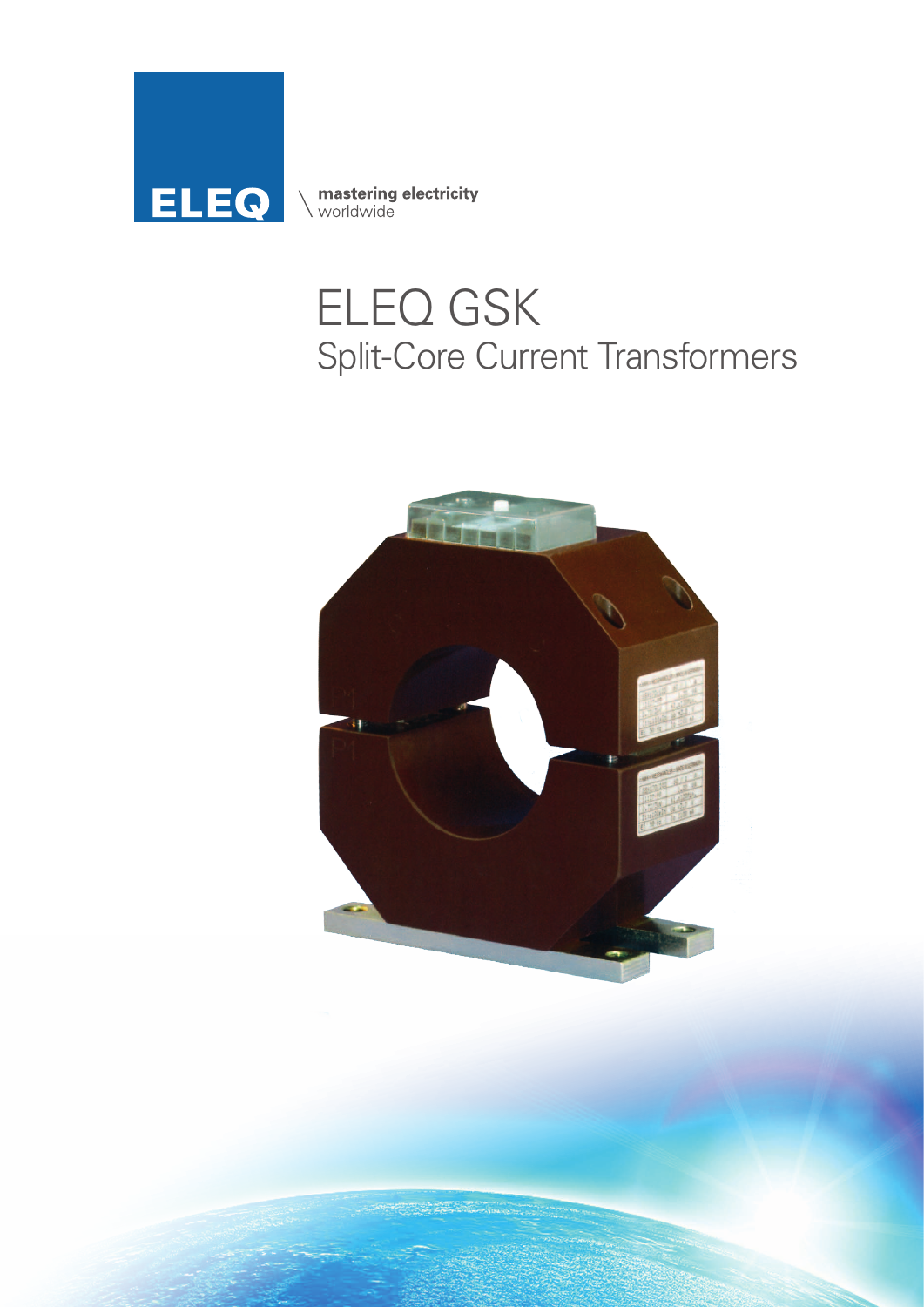# GSK Split-Core Current Transformers

### GSK Split-Core Current Transformers: perfect design offering full flexibility and compliance with all regulations

GSK split-core current transformers can be used for a variety of measuring, revenue metering (billing) and protection tasks. They are easily mounted around existing busbar or cable systems. If the busbar systems or medium voltage cables are sufficiently insulated, these current transformers can be used for insulation levels higher than  $U_m = 0.72kV$ . Split-core current transformers for outdoor use are also available on request.

The current transformers are made of soft magnetic, highly permeable cut wound cores. Each half of the core is uniformly wound for better detection of the magnetic field. Two plugs connect the two halves when mounted. Four socket-head cap screws with compression springs hold the two halves of the housing together, thus guaranteeing the correct pressure at the cut core surfaces.

The output terminals come equipped with M5 screws. Protection against accidental contact is provided by a transparent polycarbonate cap. The modular mould system of the GSK permits almost any combination of housing and window sizes. To guarantee the mechanical and electrical resistance of the transformers they are encapsulated in a cast-resin housing with polyurethane. The GSK split-core current transformers are equipped with two base plates as standard that allow them to be mounted in any position. They require no maintenance.

During the final inspection at ELEQ the current transformers are always subjected to a routine test in accordance with the relevant national and international standards.

*Caution: if current transformers are operated open-circuited on the secondary side, extremely high voltages can be generated with resultant damage to equipment and personnel!*

#### General technical data

| Rated primary current<br>Rated secondary current | 5010000A<br>1A, 5A                 |                  |
|--------------------------------------------------|------------------------------------|------------------|
| Rated frequency                                  | 50Hz, 60Hz                         |                  |
| Rated burden                                     | according to customers requirement |                  |
| Accuracy class                                   | according to customers requirement |                  |
| Rated insulation level                           | $0,72/3-kV$                        |                  |
| Rated short-time thermal current                 | minimum $100 \times \ln$           | K/P <sub>1</sub> |
| Standard                                         | VDE, IEC, BC, ANSI, etcetera       |                  |
|                                                  |                                    |                  |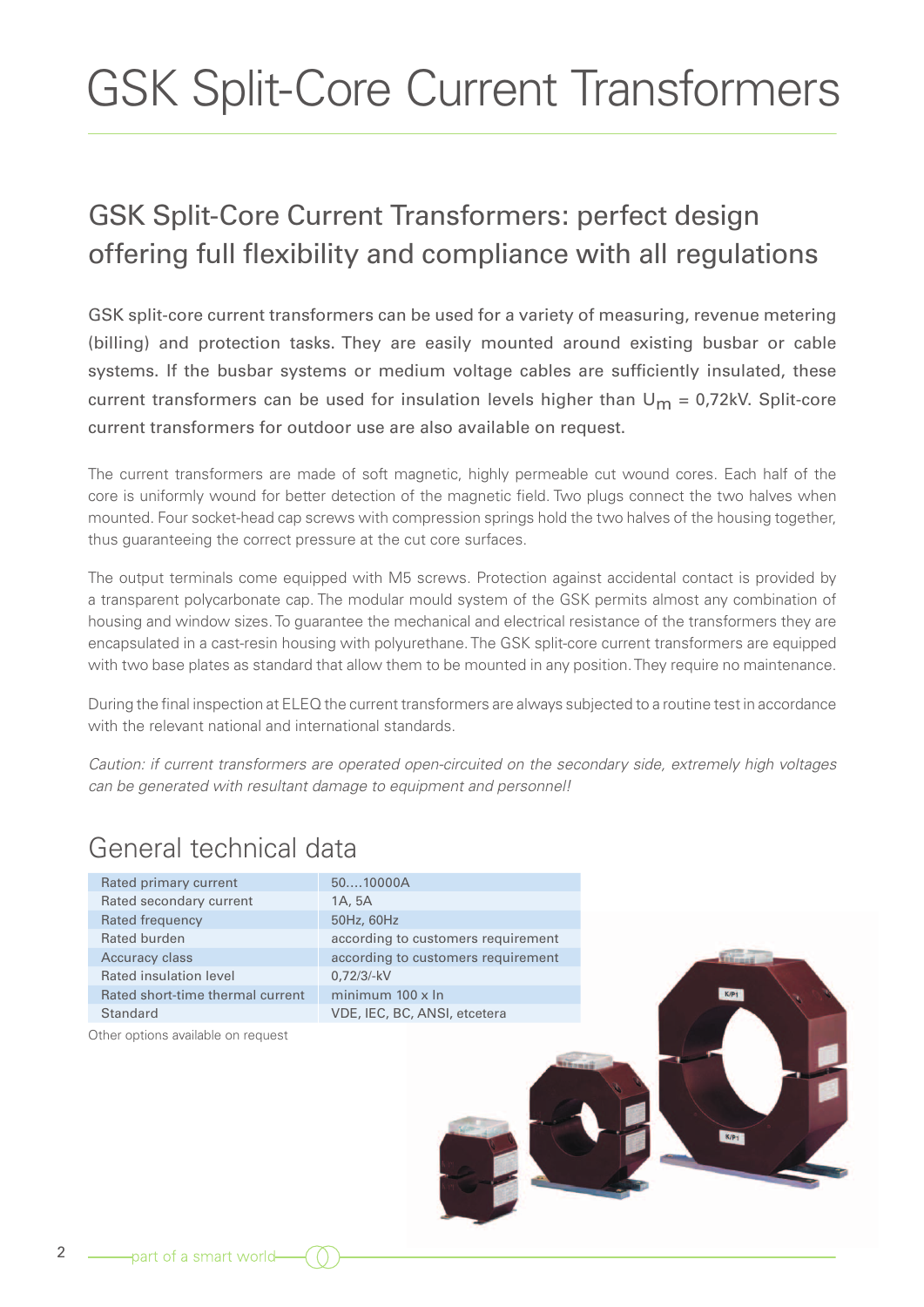#### Dimensions GSK100 and 120

| Two      | וזהו | $\mathbf{b2}$ | ∴h.     | . h1 . | ⊌ ød max. size <sup>*</sup> |       |
|----------|------|---------------|---------|--------|-----------------------------|-------|
| GSK 100/ | 60.  | 100           | $-122$  | -58    | 50                          | $A-C$ |
| GSK 120/ | -80  |               | 120 137 | 62     | 85                          | A-C   |
|          |      |               |         |        |                             |       |

\* See table for the available sizes per GSK-type





#### Possible sizes

|   | $\mathbf x$ | V   | z   |
|---|-------------|-----|-----|
| А | 60          | 75  | 90  |
| B | 90          | 105 | 120 |
| Œ | 120         | 135 | 150 |



#### Dimensions remaining GSK's

| Type              | b <sub>1</sub> | b2  | b3  | h   | h1   | h2 | ød max. | $\overline{\mathbf{v}}$ | size*   |               |
|-------------------|----------------|-----|-----|-----|------|----|---------|-------------------------|---------|---------------|
| GSK 135/          | 130            | 135 | 150 | 140 | 70   | 10 | 90      | 9                       | $A-C$   | А             |
| GSK 150/          | 130            | 150 | 150 | 170 | 85   | 10 | 110     | 9                       | $A-C$   | B             |
| GSK 170/          | 150            | 170 | 170 | 185 | 92.5 | 10 | 110     | 11                      | $A-D$   |               |
| GSK 200/          | 180            | 200 | 200 | 200 | 100  | 10 | 140     | 11                      | $B-C+*$ | D             |
| GSK 250/          | 230            | 250 | 250 | 260 | 130  | 10 | 150     | 11                      | $B-F$   | Е             |
| GSK 300/          | 280            | 300 | 300 | 340 | 170  | 10 | 210     | 11                      | $B-F$   | F             |
| GSK 400/**        | 370            | 400 | 400 | 440 | 220  | 10 | 290     | 11                      | $B-F$   | G             |
| $* *$<br>GSK 500/ | 440            | 500 | 500 | 540 | 270  | 15 | 350     | 13                      | $F-G$   | $\frac{1}{2}$ |

\* See table for the available sizes per GSK-type

\*\* Equipped with one-piece base plate



Small deviations in dimension and construction possible



**SAN HOT WAS CITED FOR THE REAL PROPERTY**